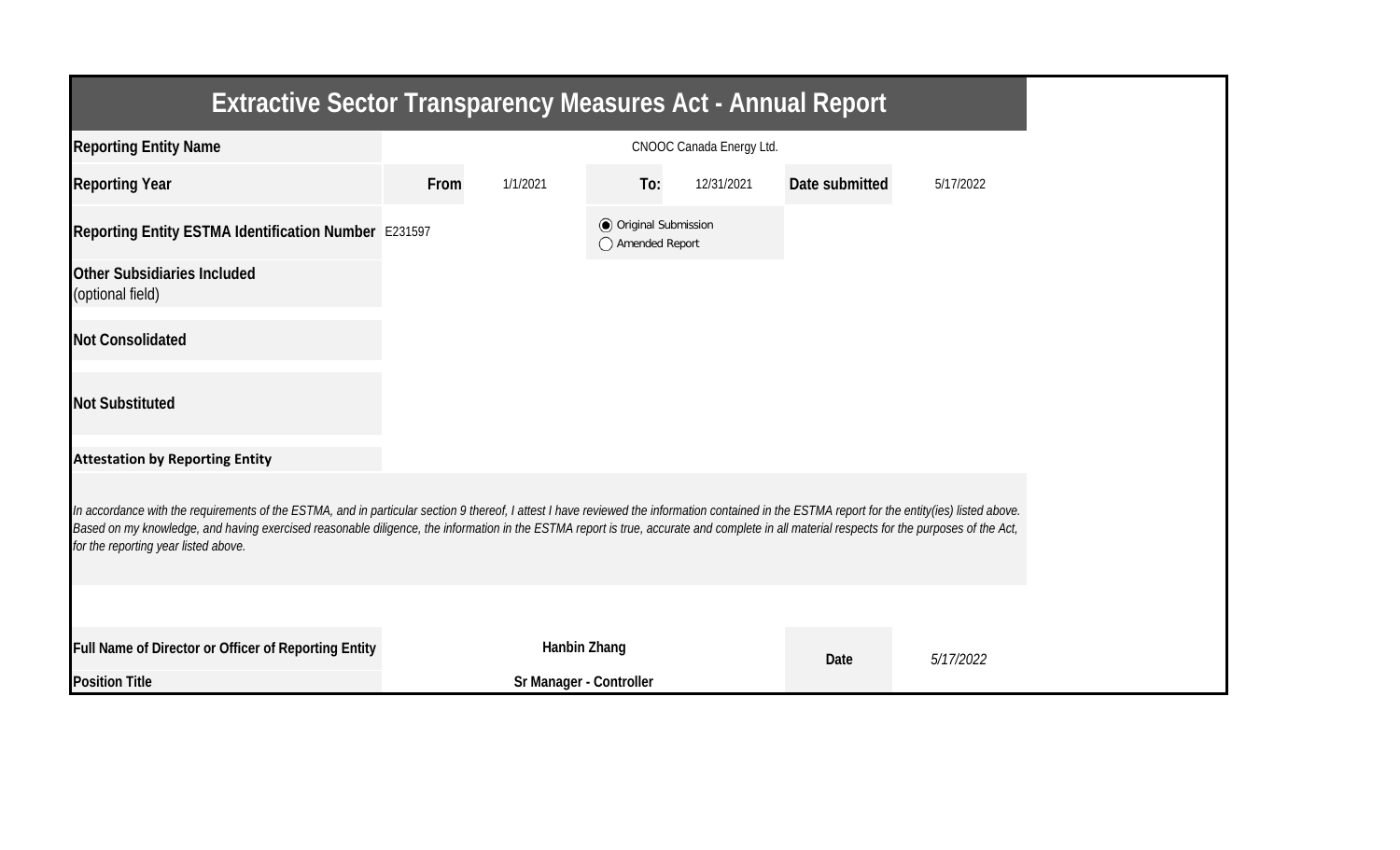| <b>Extractive Sector Transparency Measures Act - Annual Report</b>                                                               |                                        |                                                                              |              |                  |                            |                                |                |                  |                                                                                |                     |  |
|----------------------------------------------------------------------------------------------------------------------------------|----------------------------------------|------------------------------------------------------------------------------|--------------|------------------|----------------------------|--------------------------------|----------------|------------------|--------------------------------------------------------------------------------|---------------------|--|
| <b>Reporting Year</b>                                                                                                            | From:                                  | 1/1/2021                                                                     | To:          | 12/31/2021       |                            |                                |                |                  |                                                                                |                     |  |
| <b>Reporting Entity Name</b>                                                                                                     | CNOOC Canada Energy Ltd.               |                                                                              |              |                  | Currency of the Report USD |                                |                |                  |                                                                                |                     |  |
| <b>Reporting Entity ESTMA</b>                                                                                                    |                                        |                                                                              |              |                  |                            |                                |                |                  |                                                                                |                     |  |
| <b>Identification Number</b>                                                                                                     | E231597                                |                                                                              |              |                  |                            |                                |                |                  |                                                                                |                     |  |
| <b>Subsidiary Reporting Entities (if</b>                                                                                         |                                        |                                                                              |              |                  |                            |                                |                |                  |                                                                                |                     |  |
| necessary)                                                                                                                       |                                        |                                                                              |              |                  |                            |                                |                |                  |                                                                                |                     |  |
| <b>Payments by Payee</b>                                                                                                         |                                        |                                                                              |              |                  |                            |                                |                |                  |                                                                                |                     |  |
| Country                                                                                                                          | Payee Name <sup>1</sup>                | Departments, Agency, etc within Payee that Received<br>Payments <sup>2</sup> | <b>Taxes</b> | <b>Royalties</b> | Fees                       | <b>Production Entitlements</b> | <b>Bonuses</b> | <b>Dividends</b> | Total Amount paid to<br>Infrastructure<br><b>Improvement Payments</b><br>Payee | Notes <sup>34</sup> |  |
| Canada                                                                                                                           | Alberta Energy Regulator               |                                                                              | 45,005       |                  | 247,204                    |                                |                |                  | 292,210                                                                        |                     |  |
| Canada                                                                                                                           | Government of Alberta                  |                                                                              |              |                  | 124,002                    |                                |                |                  | 124,002                                                                        |                     |  |
| Canada                                                                                                                           | Government of Alberta                  | Alberta Elevating Devices and Amusement Rides Safety Association             |              |                  | 130                        |                                |                |                  | 130                                                                            |                     |  |
| Canada                                                                                                                           | Government of Alberta                  | Alberta Energy                                                               |              | 9,183,692        | 226,409                    |                                |                |                  | 9,410,101                                                                      |                     |  |
| Canada                                                                                                                           | Government of Alberta                  | Alberta Sustainable Resource Development                                     |              |                  | 56,026                     |                                |                |                  | 56,026                                                                         |                     |  |
| Canada                                                                                                                           | Government of Canada                   | <b>Canadian Nuclear Safety Commission</b>                                    |              |                  | 4,174                      |                                |                |                  | 4,174                                                                          |                     |  |
| Canada                                                                                                                           | Government of Canada                   | Industry Canada                                                              |              |                  | 20,477                     |                                |                |                  | 20,477                                                                         |                     |  |
| Canada                                                                                                                           | Lac La Biche County                    |                                                                              | 61           |                  |                            |                                |                |                  | 61                                                                             |                     |  |
| Canada                                                                                                                           | Municipal District of Foothills No. 31 |                                                                              | 121          |                  | 13                         |                                |                |                  | 134                                                                            |                     |  |
| Canada                                                                                                                           | Regional Municipality of Wood Buffalo  |                                                                              | 2,177,314    |                  | 6,327                      |                                |                |                  | 2,183,642                                                                      |                     |  |
|                                                                                                                                  |                                        |                                                                              |              |                  |                            |                                |                |                  |                                                                                |                     |  |
|                                                                                                                                  |                                        |                                                                              |              |                  |                            |                                |                |                  |                                                                                |                     |  |
|                                                                                                                                  |                                        |                                                                              |              |                  |                            |                                |                |                  |                                                                                |                     |  |
|                                                                                                                                  |                                        |                                                                              |              |                  |                            |                                |                |                  |                                                                                |                     |  |
|                                                                                                                                  |                                        |                                                                              |              |                  |                            |                                |                |                  |                                                                                |                     |  |
| <b>Additional Notes:</b><br>All payments are reported in USD. The average exchange rate for the year was CAD 1.2545 to USD 1.00. |                                        |                                                                              |              |                  |                            |                                |                |                  |                                                                                |                     |  |